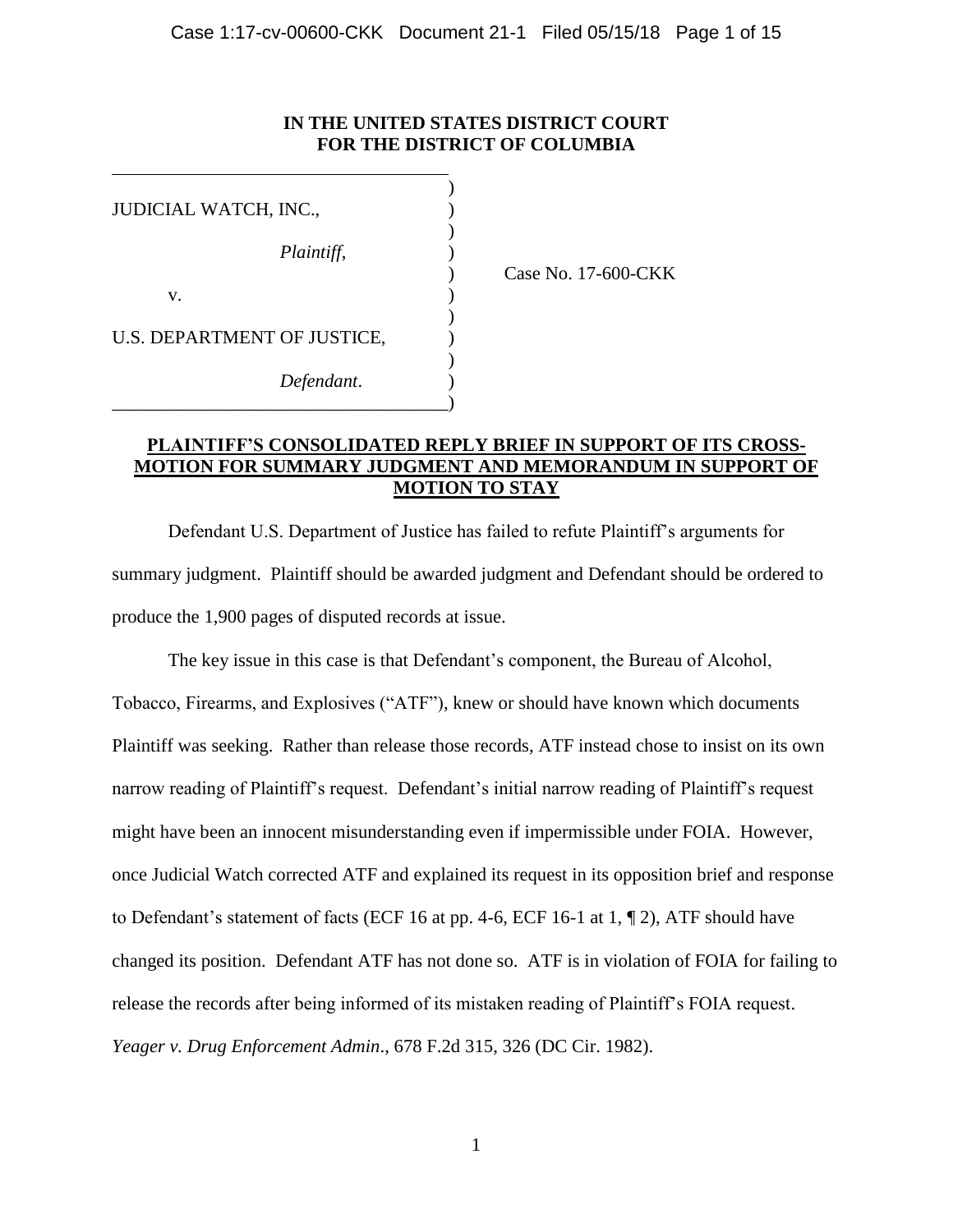### Case 1:17-cv-00600-CKK Document 21-1 Filed 05/15/18 Page 2 of 15

Furthermore, Defendant mistakenly suggests that the Court should not order the release of the 1,900 pages because such an order is not a proper remedy. ECF 18 at 4. To the contrary, courts regularly order remedial measures when agencies have not performed adequate searches and releases of records under FOIA, and the remedy Plaintiff proposes is well within the Court's power.

Finally, to conserve the Court's time and avoid unnecessary imposition on its limited resources, Plaintiff asks the Court to hold both cross-motions for summary judgment (ECF 14 and 15) in abeyance and stay this case for 60 days. Plaintiff has now filed a new FOIA request with Defendant for the 1,900 pages of disputed records. *See* Exhibit 1. If Defendant complies with this request, such compliance could potentially render this lawsuit and both parties' summary judgment motions moot.

### **Argument**

### **1. Defendant Has Failed to Show That it is Reading Plaintiff's FOIA Request Liberally and Reasonably as Required**

ATF is wrong about what FOIA requires the agency to release in this case. Under FOIA, Defendant agencies must release records reasonably described by a FOIA request to the extent an agency can discern what is being requested. *See Yeager v. Drug Enforcement Admin*., 678 F.2d 315, 326 (DC Cir. 1982) (the "linchpin" of whether an agency is misreading a request to avoid the production of records is whether the "agency is able to determine precisely what records are being requested."). It is impossible for ATF to still claim it does not know what Judicial Watch is seeking after reading Judicial Watch's opposition brief and response to Defendant's statement of facts. ECF 16 at pp. 4-6, ECF 16-1 at ¶ 2. Instead, ATF is wrongly claiming that it may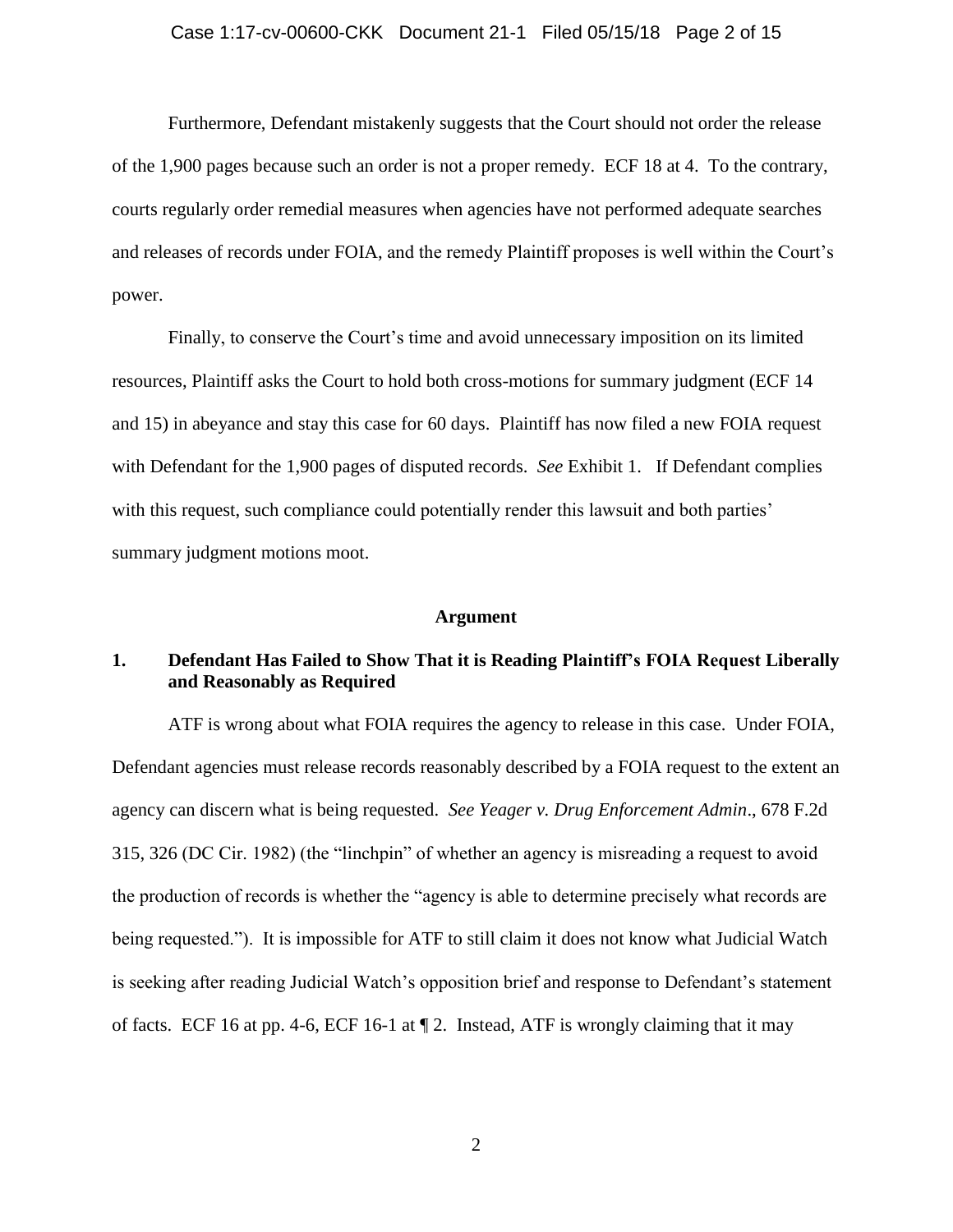### Case 1:17-cv-00600-CKK Document 21-1 Filed 05/15/18 Page 3 of 15

continue to willfully read the request narrowly to avoid releasing records if it wishes to do so. ECF 18 at 4.

ATF is correct that the relevant FOIA standard is whether the agency's reading of the request is liberal and reasonable. ECF 18 at 4; *see also Weisberg v. U.S. Dep't of Justice*, 745 F.2d 1476, 1489 (D.C. Cir. 1984). ATF is incorrect, however, to argue that its reading of the Judicial Watch FOIA request was reasonable – in fact it was not. FOIA requires federal agencies to produce records when a requestor "reasonably describes" them. 5 U.S.C.  $\S 552(a)(3)(A)$ . Judicial Watch's request was a fair and sensible description of the records it sought. However, ATF's narrow and restrictive reading of the request was not reasonable. Accordingly, ATF has violated the plain meaning of the statute. ATF's focus on the single word "decision" in the request violates FOIA. ECF 18 at 1, 3. The arguments ATF advances would take the words "reasonably describe" out of the FOIA statue. Instead, ATF wants to replace the words "reasonably describe" with "perfectly describe," or "describes with exact precision" in Section 552. This is not what Congress intended when it passed FOIA, the purpose of which is to ensure the conduct of government business is transparent to citizens.

Even if ATF's initial reading were liberal and reasonable, once the ATF's mistaken assumption about the premise of Plaintiff's request was corrected (*see* ECF 16-1 at 1, ¶ 2) there remained no question whether ATF could "determine precisely" what records Plaintiff sought. *Yeager v. Drug Enforcement Admin*., 678 F.2d 315, 326 (DC Cir. 1982) (the "linchpin" of whether an agency is misreading a request to avoid the production of records is whether the "agency is able to determine precisely what records are being requested."). In this case, Defendant has even acknowledged that its misreading was based on ATF's own assumption about the "premise" of Plaintiff's request. Defendant's Statement of Facts, ECF 14-2 at 2, ¶ 2.

3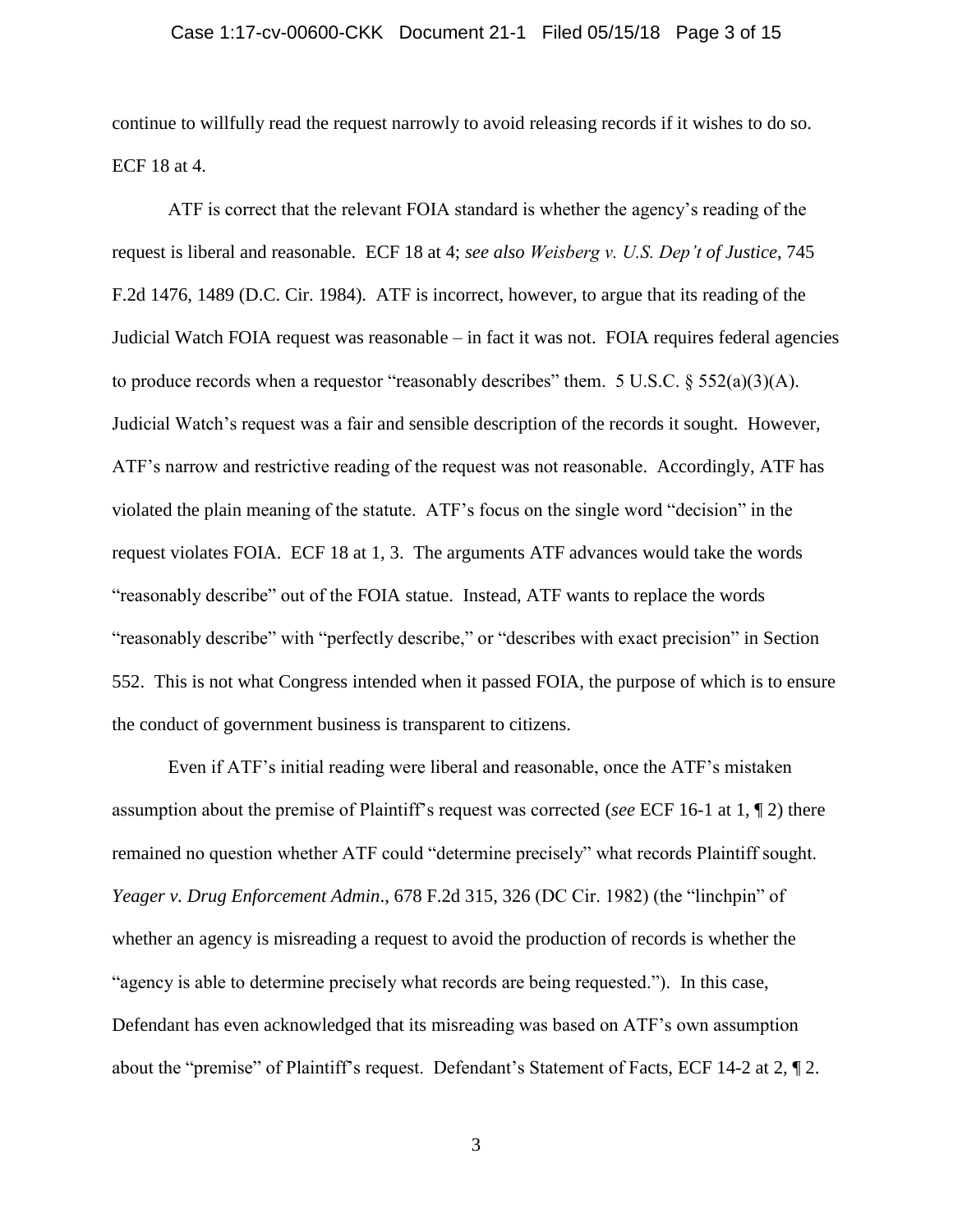### Case 1:17-cv-00600-CKK Document 21-1 Filed 05/15/18 Page 4 of 15

The first time Plaintiff learned that Defendant was fundamentally misreading the FOIA request was when Defendant filed its motion for summary judgment in this case. Plaintiff then explained that this reading was incorrect in its responsive brief. Considering Defendant's confusion and Plaintiff's explanation, the appropriate response would have been for Defendant to make further releases. Instead, Defendant has chosen to double-down on its right to read the request narrowly.

Finally, *even if* Defendant's continued insistence on misreading Plaintiff's request was permissible, some of the 1,900 pages described should be released. Defendant's declarant Peter Chisholm describes the 1,900 pages of withheld records as falling "into such categories as, drafts and final versions of ATF talking points related to the Armor Piercing Ammunition Notice of Proposed Rulemaking (NPRM); emails and attachments discussing the classification of 5.56mm SS109 and M855 ammunition for the NPRM; and drafts and final versions of Questions for the Record subsequent to ATF Director B. Todd Jones' testimony before Congress, portions of which mention armor piercing ammunition." Supplemental Declaration of Peter Chisholm, ECF 18-1 at 4, ¶ 9. This statement stops short of affirming that *none* of these 1,900 records discuss both the AR-15 ammunition and the revised 2014 Reference Guide subject to Plaintiff's request. *See* ECF 16 at p. 2. Plaintiff submits that any records that discuss both subjects are responsive to its request, even if certain other portions of the withheld records are not. Since Defendant's declarant has failed to unequivocally state that none of the 1,900 pages discuss both the AR-15 ammunition and the Reference Guide, the Court should order the production of all records. At a minimum, the Court should order the release of *any* pages in the 1,900 withheld records that mention the 2014 Reference Guide.

4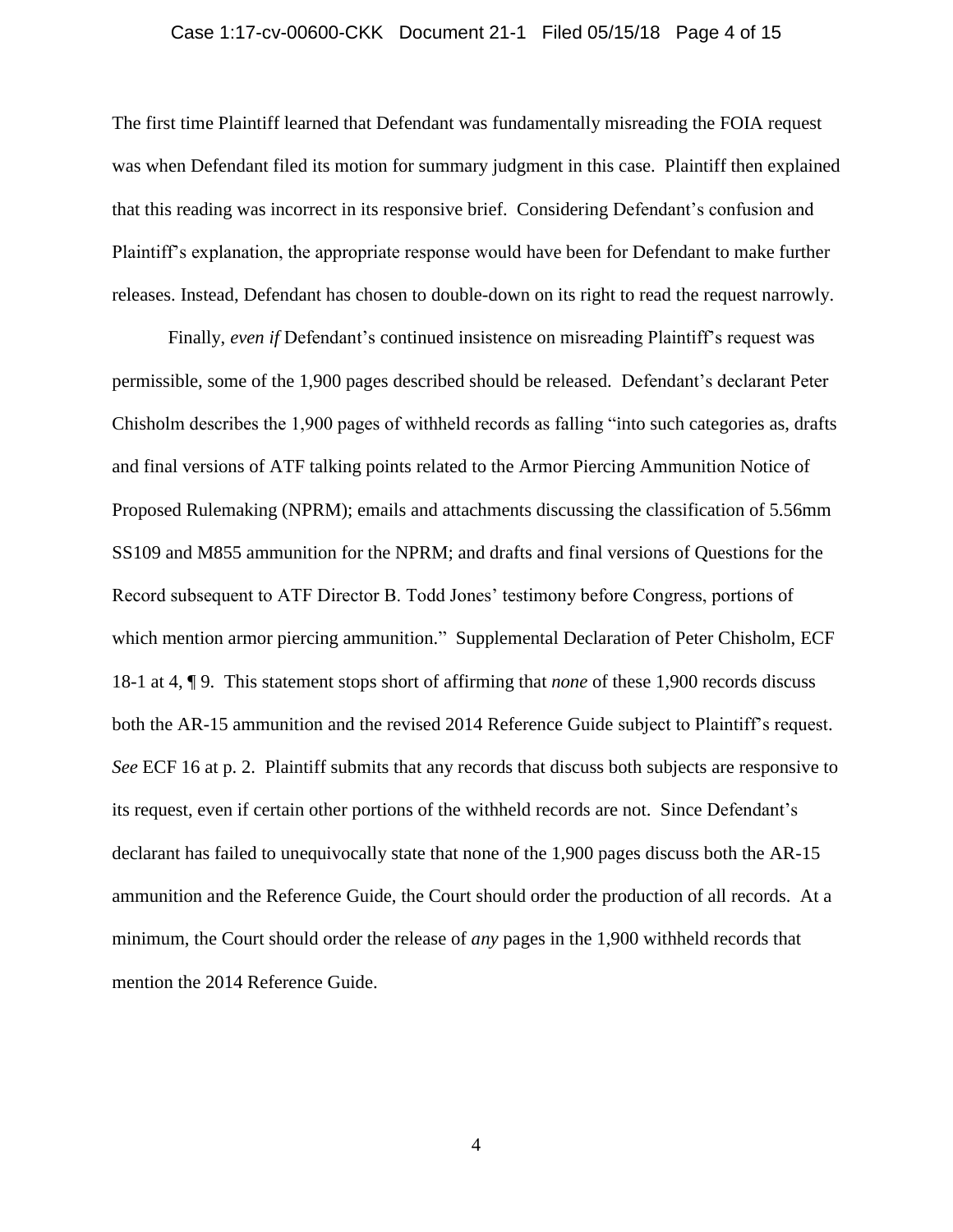For all the foregoing reasons, Defendant's supplemental search declaration (ECF 18-1) fails to satisfy its burden in FOIA litigation. *Nation Magazine v. U.S. Customs Service*, 71 F.3d 885, 890 (D.C. Cir. 1995).

# **2. Courts Routinely Order Remedial Relief When Agencies Have Performed Inadequate FOIA Searches and Releases, and Defendant's Argument to the Contrary Is Unpersuasive**

The ATF is wrong to suggest that this Court may not order it to produce the 1,900 pages as remedy for its violation of FOIA. ECF 18 at 4. Indeed, ATF appears to be expressing doubt about a matter of blackletter law in FOIA jurisprudence. Section  $552(a)(4)(B)$  states that a district court has the power to "enjoin [an] agency from withholding agency records and to order the production of any agency records improperly withheld from the complainant." 5 U.S.C. § 552(a)(4)(B). District courts routinely order agencies to conduct additional reviews and releases of documents when their FOIA compliance is inadequate. *See, e.g., Morley v. CIA*, 508 F.3d 1108, 1119-20 (D.C. Cir. 2007); *Int'l Counsel Bureau v. United States DOD*, 657 F. Supp. 2d 33, 40 (D.C. Cir. 2009) (ordering an agency to re-conduct its search because its original search was inappropriately limited in scope).

ATF argues that "Plaintiff offers no support" for the claim that the Court may order Defendant to produce the 1,900 pages. ECF 18 at 4. While it is true that Plaintiff did not cite the statute, it should go without saying that the Court's power to order agencies to the release documents is fundamental to FOIA. In *Renegotiation Board v. Bannercraft Clothing Company*, 415 U.S. 1 (1974), the Supreme Court explained that since FOIA expressly authorizes district courts to "compel the production of agency records improperly withheld," (*Id*. at 18) the district courts' injunctive power to ensure FOIA compliance was necessarily broad: "With the express vesting of equitable jurisdiction in the district court by 552(a), there is little to suggest… that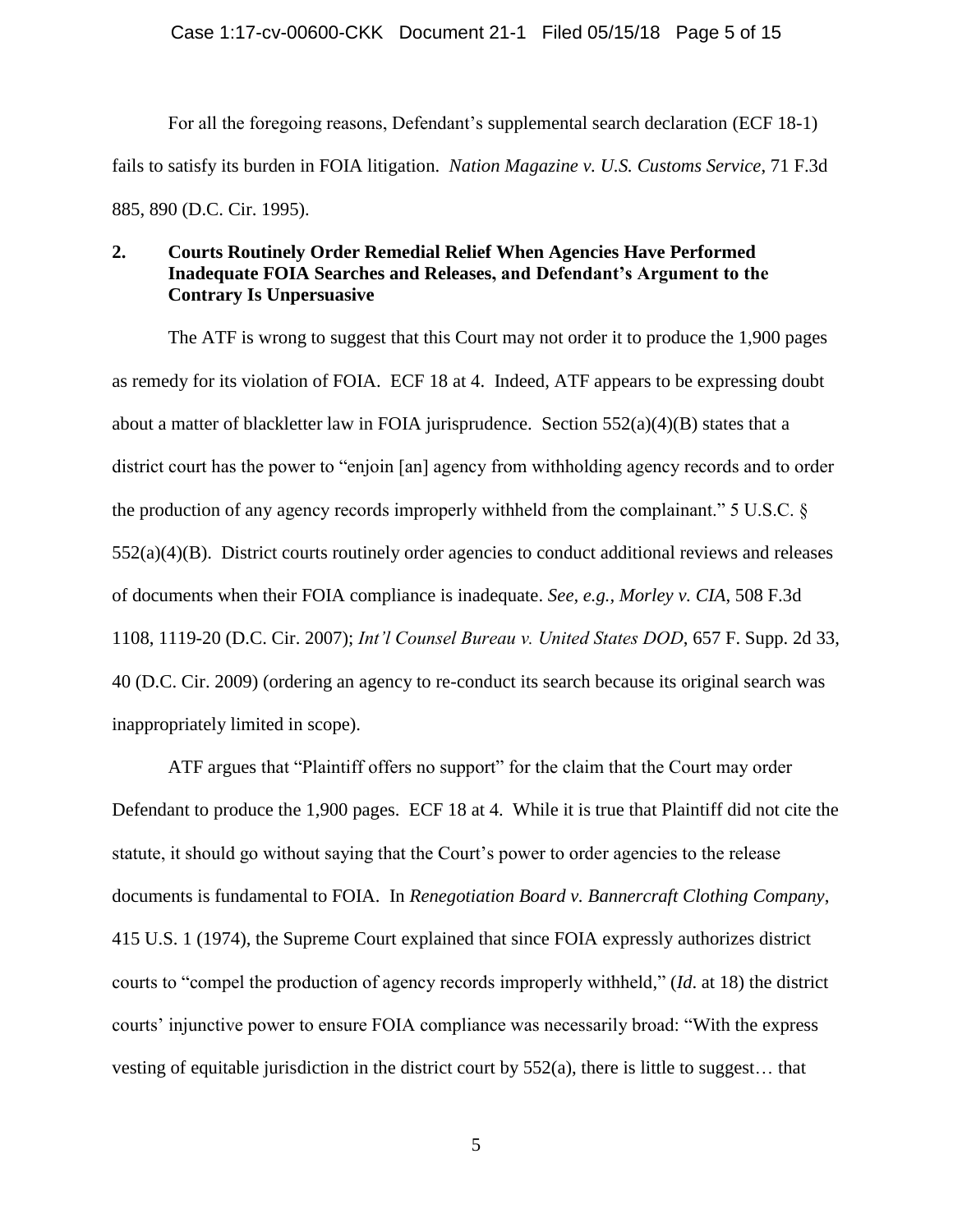### Case 1:17-cv-00600-CKK Document 21-1 Filed 05/15/18 Page 6 of 15

Congress sought to limit the inherent powers of an equity court." *Id*. at 18-20 (internal citations omitted). This Court may order the relief Plaintiff requests.

### **3. The Cross-Motions Should be Held in Abeyance for 60 Days Pending Defendant's Response to Plaintiff's New FOIA Request**

Plaintiff is entitled to judgment in its favor. However, to avoid a potentially unnecessary imposition on the Court's time – especially considering Defendant's continued opposition to Plaintiff's arguments – Plaintiff moves for a brief stay of this litigation. Plaintiff has conferred with opposing counsel, and opposing counsel stated Defendant opposes this motion.

In its opposition brief, ATF states that Plaintiff may simply file a new FOIA request for the 1,900 pages if it wants them. ECF 18 at 4. As Plaintiff has explained, ATF is required to release these records or substantial portions of them regardless of whether Plaintiff files a new FOIA request. *See supr*a at pp. 1 to 5. Nevertheless, to avoid an unnecessary burden on this Court's resources, Plaintiff has now filed a new FOIA request with ATF. That new FOIA request (hereinafter "New FOIA Request") is attached hereto as Exhibit 1.

Plaintiff's New FOIA Request to ATF asks for release of the 1,900 pages of records described at paragraph 9 of the Supplemental Declaration of Peter J. Chisholm. *See* ECF 18-1, ¶ 9. Plaintiff is entitled under FOIA to the records described in the Chisholm declaration, and Defendant is required to release them to Plaintiff. Accordingly, stay of this lawsuit and abeyance of the pending cross-motions is appropriate. If Defendant complies with the New FOIA Request, this case will be moot. However, this case is not moot unless and until Defendant complies with the New FOIA Request.

In addition, granting Plaintiff's motion for stay would also best protect Plaintiff's right to relief before the Court. If Defendant complies with Plaintiff's New FOIA Request this case may be moot. However, Plaintiff reminds the Court that Defendant took over two years to produce a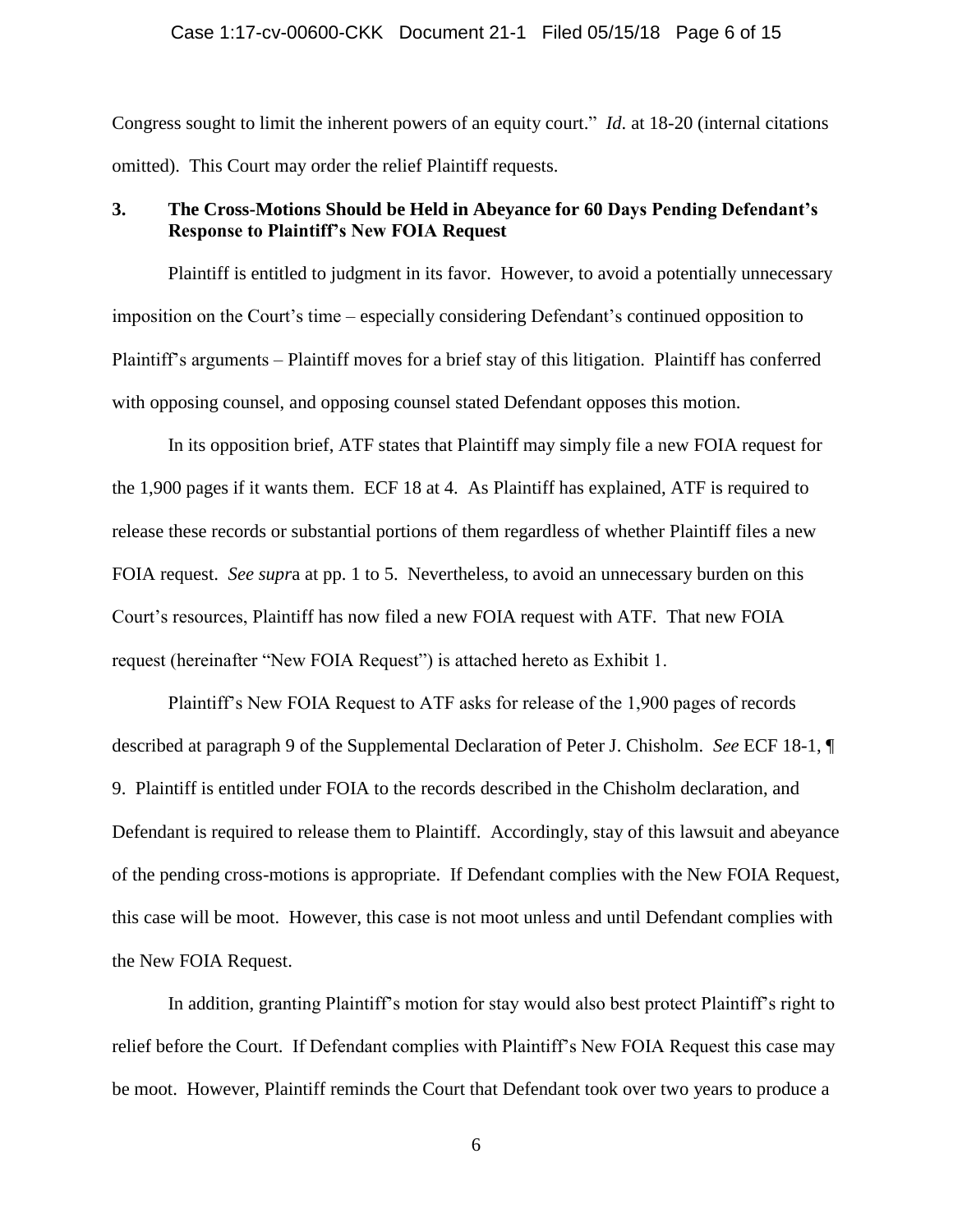#### Case 1:17-cv-00600-CKK Document 21-1 Filed 05/15/18 Page 7 of 15

single record in response to Plaintiff's original FOIA request in 2015, prompting this lawsuit. *See* ECF 16 at p. 2. Stay of this case pending Defendant's response to the New FOIA Request therefore serves the interests of FOIA, which is ensuring government transparency. Defendant should not be allowed to unjustly delay the release of records to requesters or the public. Moreover, by affording Defendant the opportunity to resolve this lawsuit by complying promptly with the New FOIA Request, the Court is promoting the efficient resolution of legal disputes. In any event, it is well within this Court's discretion to stay a lawsuit upon request of a party.

Accordingly, the Court should stay this case and order the parties to file a Joint Status Report in 60 days from the date of the order specifying whether Defendant's response to the New FOIA Request has made this case moot, or whether the stay should be lifted so the Court may rule on the cross-motions for summary judgment.

### **Conclusion**

For all the foregoing reasons, the Cross-Motions for Summary Judgment (ECF 14 and 15) should be STAYED for 60 days pending Defendant's response to Plaintiff's New FOIA Request. After that time, if this case is not made moot by Defendant's forthcoming response to the New FOIA Request, Plaintiff's motion for summary judgment should be GRANTED and Defendant's motion for summary judgment should be DENIED.

Dated: May 15, 2018 Respectfully submitted,

*/s/ Chris Fedeli*  Chris Fedeli DC Bar No. 472919 **JUDICIAL WATCH, INC.** 425 Third Street SW, Suite 800 Washington, DC 20024 (202) 646-5172

*Counsel for Plaintiff*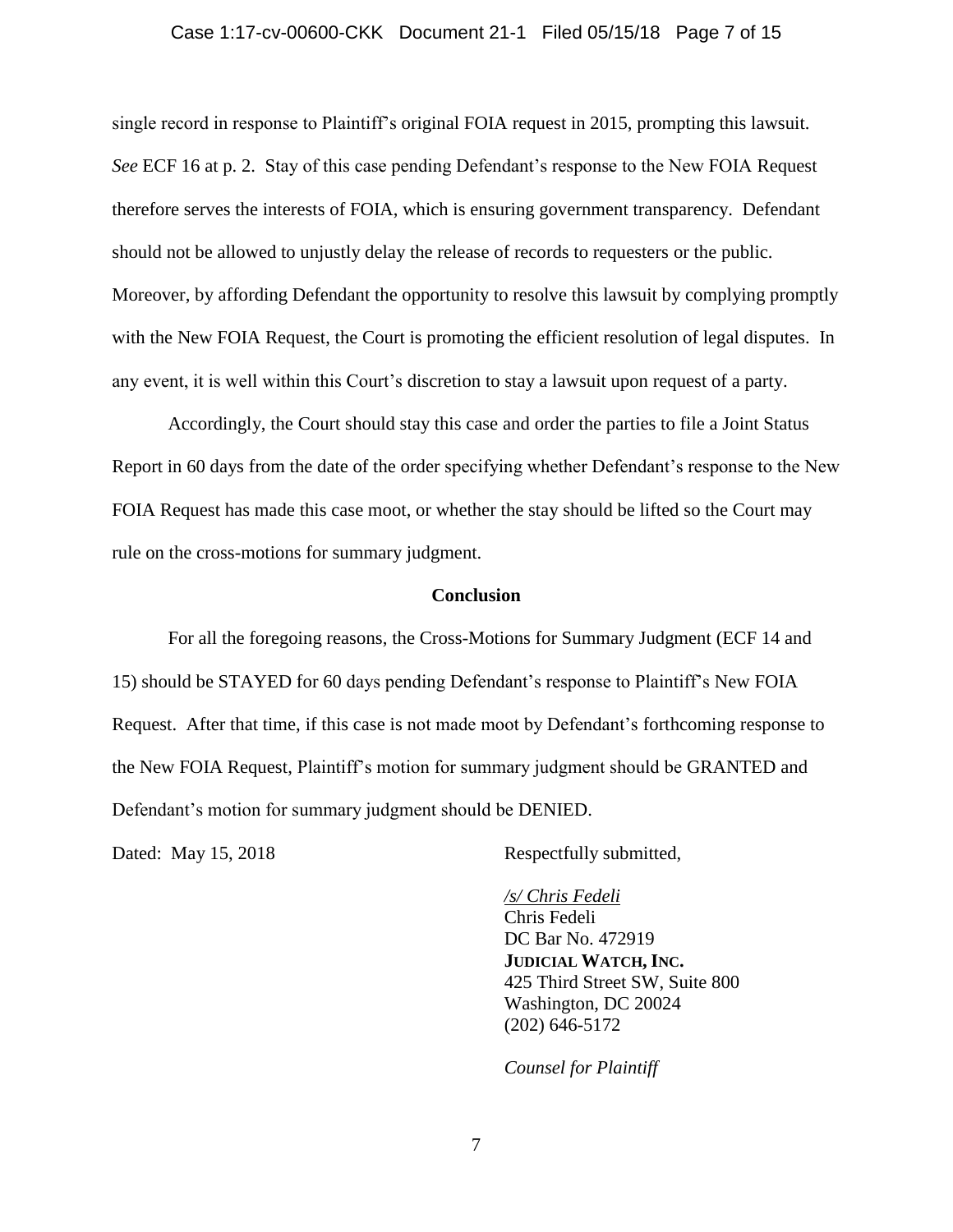# Exhibit 1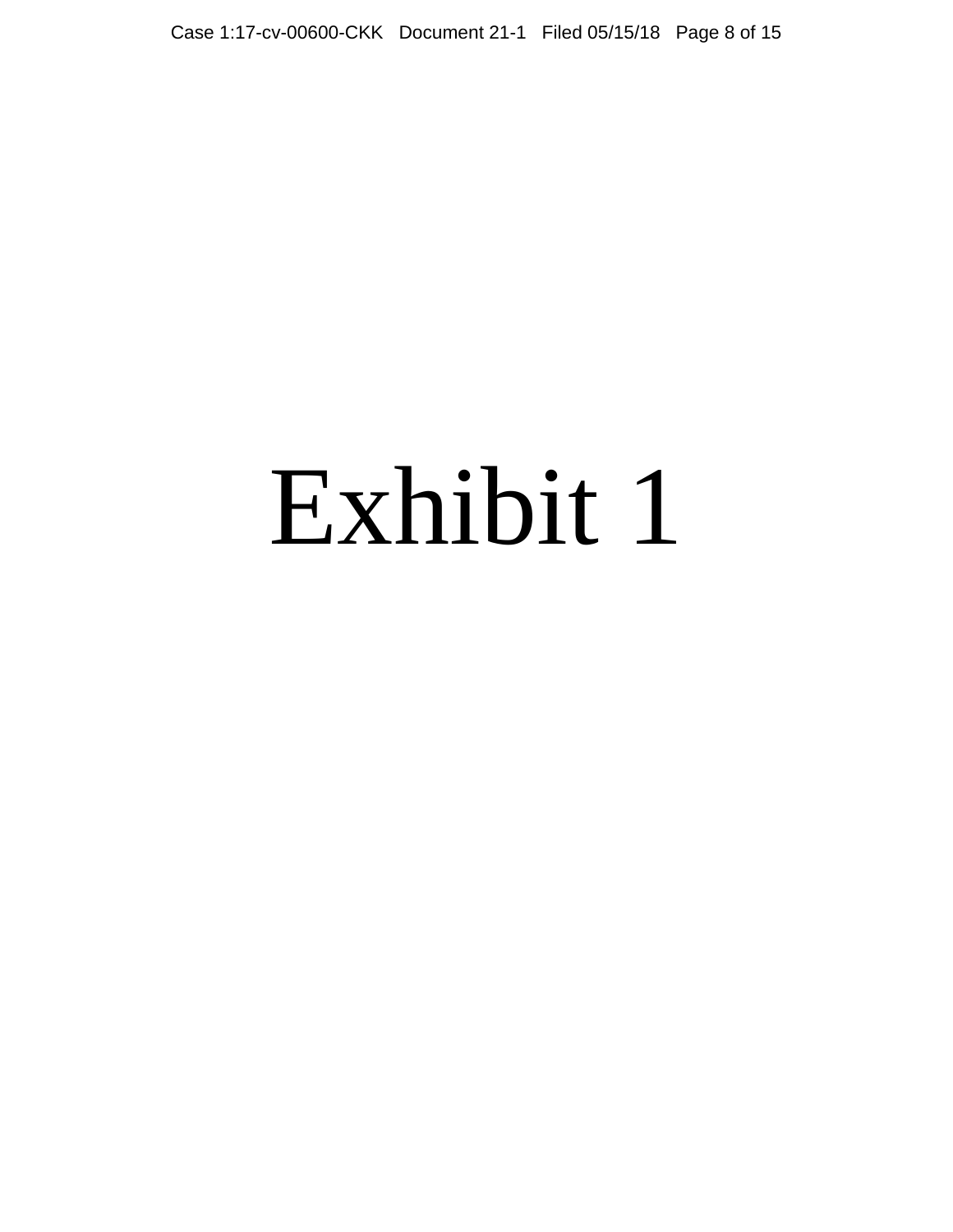

May 14, 2018

*Via Email* 

l

Bureau of Alcohol, Tobacco, Firearms and Explosives Attn: Disclosure Division, Room 4E.301 99 New York Avenue, NE Washington, DC 20226 [foiamail@atf.gov](mailto:foiamail@atf.gov)

# **Re: Freedom of Information Act Request**

Dear Freedom of Information Officers:

Pursuant to the Freedom of Information Act ("FOIA"), 5 U.S.C. § 552, Judicial Watch, Inc. hereby requests that the Bureau of Alcohol, Tobacco, Firearms and Explosives ("ATF") produce the following records within twenty (20) business days:

The 1,900 pages of records referenced at paragraph 9 of the Supplemental Declaration of Peter J. Chisolm, Acting Chief, ATF Disclosure Division, filed on May 1, 2018 in the U.S. District Court for the District of Columbia, civil action case number 17-600-CKK. 1 In relevant part, paragraph 9 of the Chisolm Declaration describes the 1,900 pages we request as follows:

"The approximately 1,900 pages ultimately determined to be nonresponsive, were carefully reviewed line-by-line for responsiveness by the Disclosure Division. After that extensive review was completed, these pages were set aside without additional processing because they were nonresponsive. The non-responsive documents fell into such categories as, drafts and final versions of ATF talking points related to the Armor Piercing Ammunition Notice of Proposed Rulemaking (NPRM); emails and attachments discussing the classification of 5.56mm SS109 and M855 ammunition for the NPRM; and drafts and final versions of Questions for the Record subsequent to ATF Director B. Todd Jones' testimony before Congress, portions of which mention armor piercing ammunition."<sup>2</sup>

<sup>&</sup>lt;sup>1</sup> For reference, this pending lawsuit concerns a March 9, 2015 FOIA request from Judicial Watch to ATF, control number 2015-0705.

 $2^2$  For further reference, excerpts of the Chisolm Declaration are attached hereto as Attachment 1.

<sup>425</sup> Third St. SW, Suite 800, Washington, DC 20024 • Tel: (202) 646-5172 or 1-888-593-8442 FAX: (202) 646-5199 • Email: info@JudicialWatch.org • www.JudicialWatch.org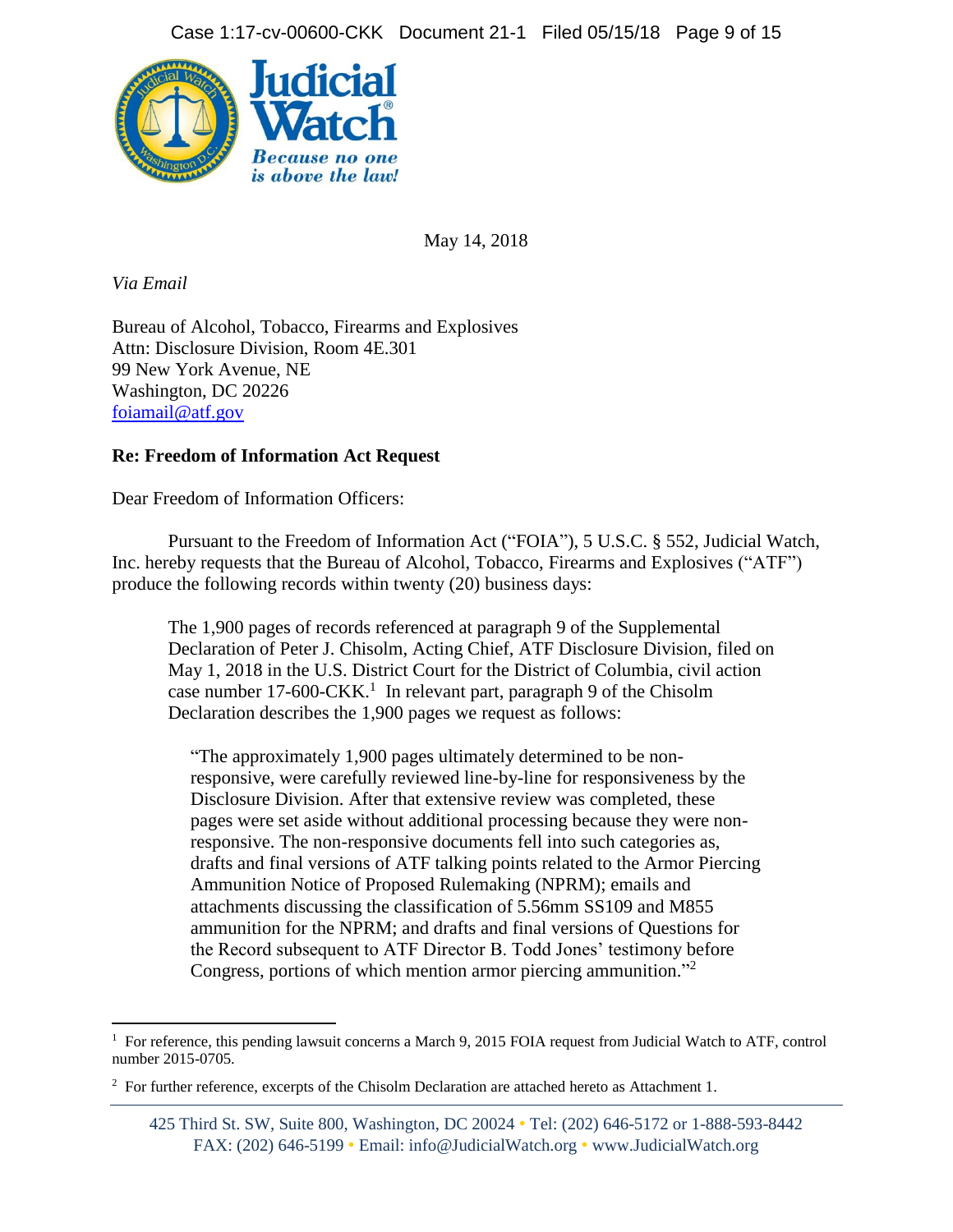Bureau of Alcohol, Tobacco, Firearms and Explosives May 14, 2018 Page | 2

Concerning this request, please note the following important points:

### Waiver of Search and Duplication Fees

Judicial Watch requests a waiver of all search and duplication fees pursuant to 5 U.S.C. §  $552(a)(4)(A)(ii)(II)$  and  $5 U.S.C. § 552(a)(4)(A)(iii)$ , as well as any fee waiver it is entitled to under 5 U.S.C. § 552(a)(4)(A)(viii).

First, with respect to 5 U.S.C. §  $552(a)(4)(A)(ii)(II)$ , Judicial Watch is entitled to a waiver of all search fees because it is a member of the news media. *Cause of Action v. Federal Trade Comm.,* 799 F.3d 1108 (D.C. Cir. 2015); *National Security Archive v. Department of Defense*, 880 F.2d 1381 (D.C. Cir. 1989). Judicial Watch has been recognized as a member of the news media in other FOIA litigation. *Judicial Watch, Inc. v. Department of Defense*, 2006 U.S. Dist. Lexis 44003 (D.D.C. June 28, 2006); *Judicial Watch, Inc. v. U.S. Department of Justice*, 133 F. Supp. 2d 52 (D.D.C. 2000). Judicial Watch regularly obtains information about the operations and activities of government through FOIA and uses this information to produce written journalism which is disseminated to the public via our monthly newsletter (circulation of over 300,000), weekly email updates (over 600,000 subscribers), in the published books THE CORRUPTION CHRONICLES (Threshold Editions, 2012) and CLEAN HOUSE (Threshold Editions, 2016), and in various other formats via our website, social media, and published reports. As a tax exempt,  $501(c)(3)$  non-profit corporation, we have no commercial interests and do not seek the requested records for any commercial use. Rather, we intend to use the requested records as part of our ongoing investigative journalism and public education efforts to promote integrity, transparency, and accountability in government and fidelity to the rule of law.

Second, under 5 U.S.C.  $\S$  552(a)(4)(A)(iii), this request is exempt from both search and duplication fees. This is because: 1) Judicial Watch is a  $501(c)(3)$  public interest, not-for-profit organization with no commercial purpose; and 2) the requested information will contribute to the public's understanding of the activities and operations of government. Judicial Watch exists to educate the public about the operations and activities of government, as well as to increase public understanding about the importance of ethics and the rule of law in government. We are seeking the records referenced in this letter as part of our ongoing efforts to document the operations and activities of the federal government and to educate the public about them. Disclosure of the requested records undoubtedly will shed light on "the operations or activities of the government." *Cause of Action*, 799 F.3d at 1115. Disclosure also is "likely to contribute significantly to the public understanding" of those operations or activities because Judicial Watch intends to disseminate insightful information gleaned from the records to "a reasonably broad audience of persons interested in the subject" via its newsletter, email updates, and various other distribution channels. *Cause of Action*, 799 F.3d at 1116, *quoting Carney v. US. Dep't of Justice*, 19 F.3d 807, 815 (2nd Cir. 1994).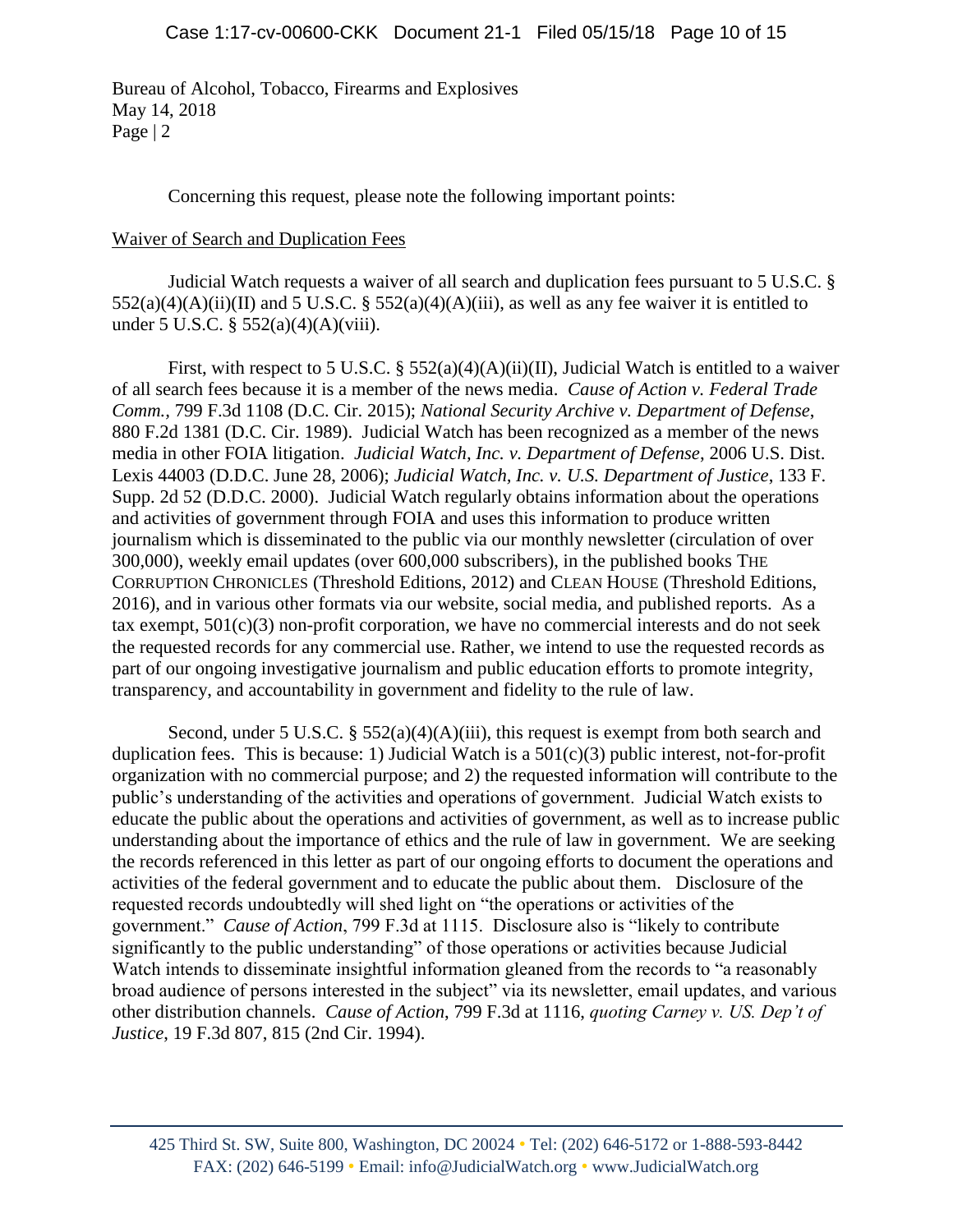Bureau of Alcohol, Tobacco, Firearms and Explosives May 14, 2018 Page | 3

Finally, if the records are not produced within twenty (20) business days, Judicial Watch requests the complete waiver of search and duplication fees it is entitled to under Section 6(b) of the OPEN Government Act of 2007, codified in relevant part at 5 U.S.C. § 552(a)(4)(A)(viii).

Given these various circumstances, Judicial Watch should not be charged any search or duplication costs. Nonetheless, in the unlikely event our request for a waiver of search and/or duplication costs is denied, Judicial Watch is willing to pay up to \$350.00 in search and/or duplication costs. If you intend to assess these costs, please contact the undersigned before incurring the costs so we may decide if we wish to move forward.

# Production of Records

For our mutual convenience, please produce all records electronically as one or more .pdf documents. You may send electronic productions for this FOIA request via email to the address cfedeli@judicialwatch.org. When necessary, Judicial Watch will also accept the rolling production of documents.

If you do not understand this request or any portion thereof, or if you need clarification of this request, please contact me immediately at 202-646-5185 or cfedeli@judicialwatch.org. I look forward to receiving the requested documents and a waiver of both search and duplication costs within twenty (20) business days. Thank you for your cooperation.

Sincerely,

*s/ Chris Fedeli*  Chris Fedeli **JUDICIAL WATCH, INC.**

cfedeli@judicialwatch.org 202-646-5185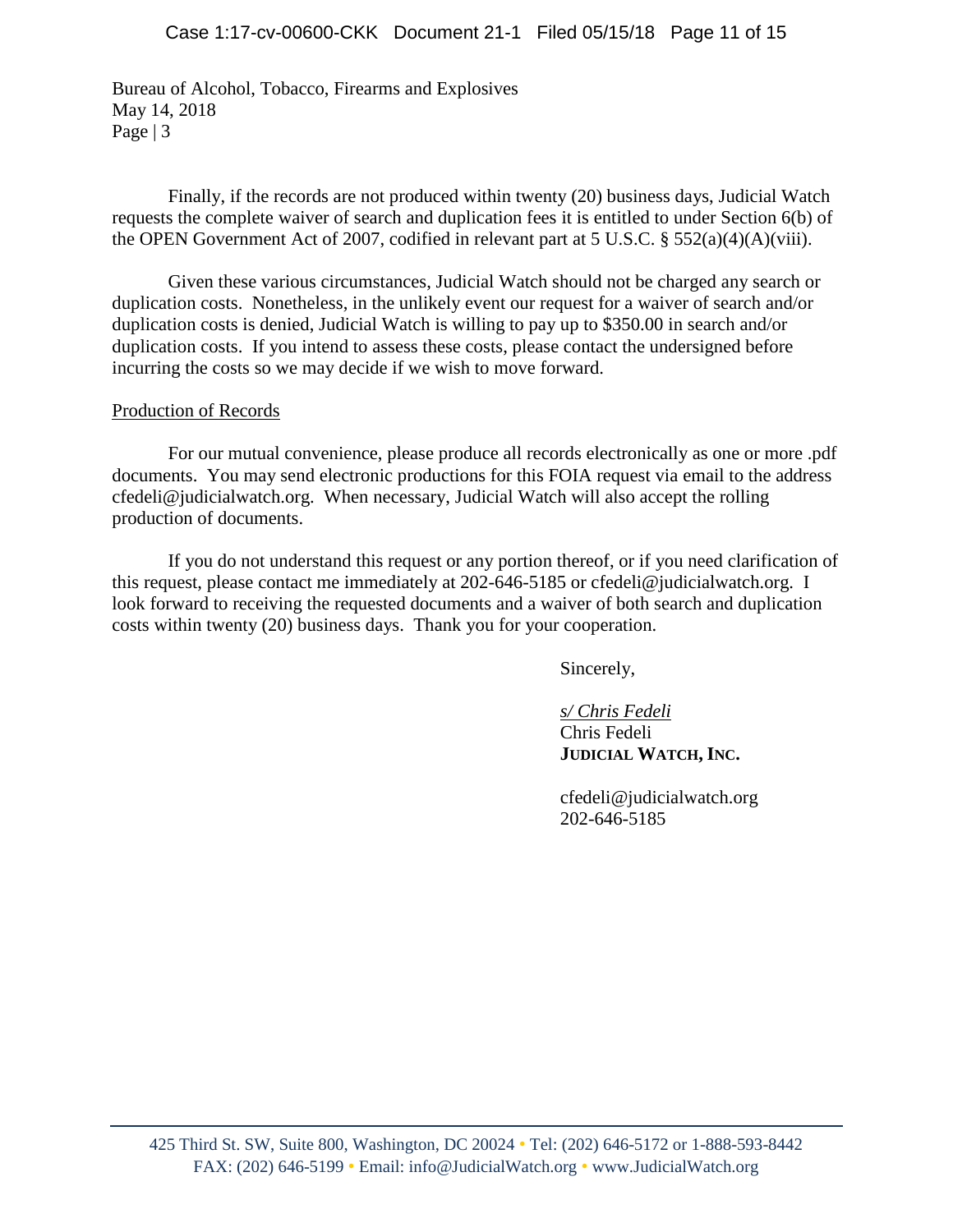# Attachment 1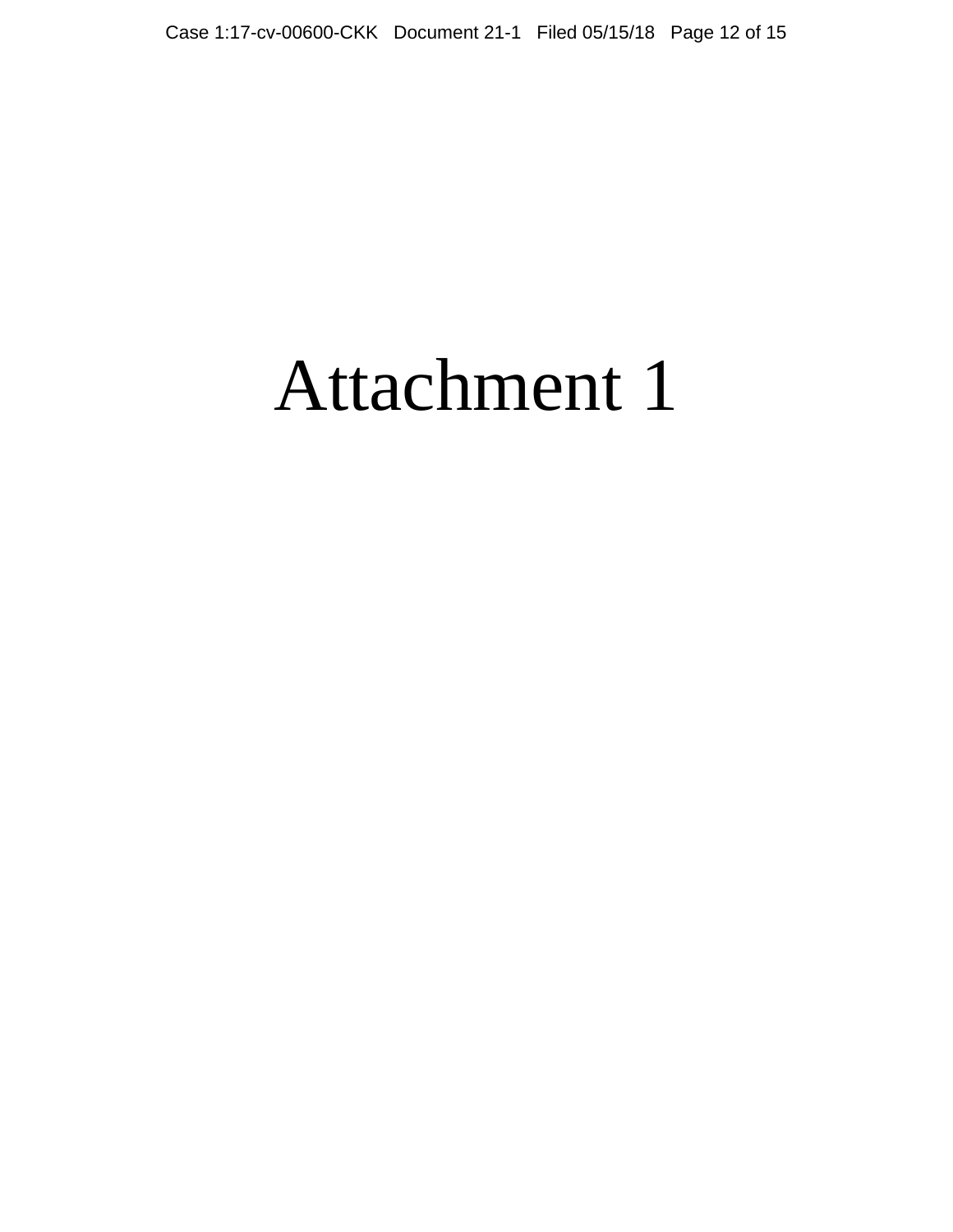# **UNITED STATES DISTRICT COURT FOR THE DISTRICT OF COLUMBIA**

| JUDICIAL WATCH, INC.,             |  |
|-----------------------------------|--|
| Plaintiff,                        |  |
| v.                                |  |
| <b>U.S. DEPARTMENT OF JUSTICE</b> |  |
| Defendant.                        |  |
|                                   |  |

\_\_\_\_\_\_\_\_\_\_\_\_\_\_\_\_\_\_\_\_\_\_\_\_\_\_\_\_\_\_\_\_\_\_

\_\_\_\_\_\_\_\_\_\_\_\_\_\_\_\_\_\_\_\_\_\_\_\_\_\_\_\_\_\_\_\_\_\_

) Case No. 17-600 (CKK)

### **SUPPLEMENTAL DECLARATION OF PETER J. CHISHOLM, ACTING CHIEF, DISCLOSURE DIVISION BUREAU OF ALCOHOL, TOBACCO, FIREARMS AND EXPLOSIVES**

I, Peter J. Chisholm, do hereby declare and say:

1. I am the Acting Chief, Disclosure Division, Bureau of Alcohol, Tobacco,

Firearms and Explosives (ATF), Department of Justice (DOJ). In this capacity, I receive all requests made of ATF under the Freedom of Information Act (FOIA), 5 U.S.C. § 552, and the Privacy Act of 1974 (PA), 5 U.S.C. § 552a. In this capacity, I also review all requests referred to ATF from other agencies that have located ATF-originated documents in their records while processing their FOIA and PA requests. I am responsible for processing all FOIA and PA requests, initiating searches relevant to such requests, supervising the determination of what records should be disclosed, processing all documents referred to ATF and to other agencies, and recording all administrative appeals filed with ATF.

2. I declare that the statements made herein are based on knowledge acquired by me through the performance of my official duties. I am familiar with the procedures followed by this office in responding to the FOIA request made by Mr. William F. Marshall, on behalf of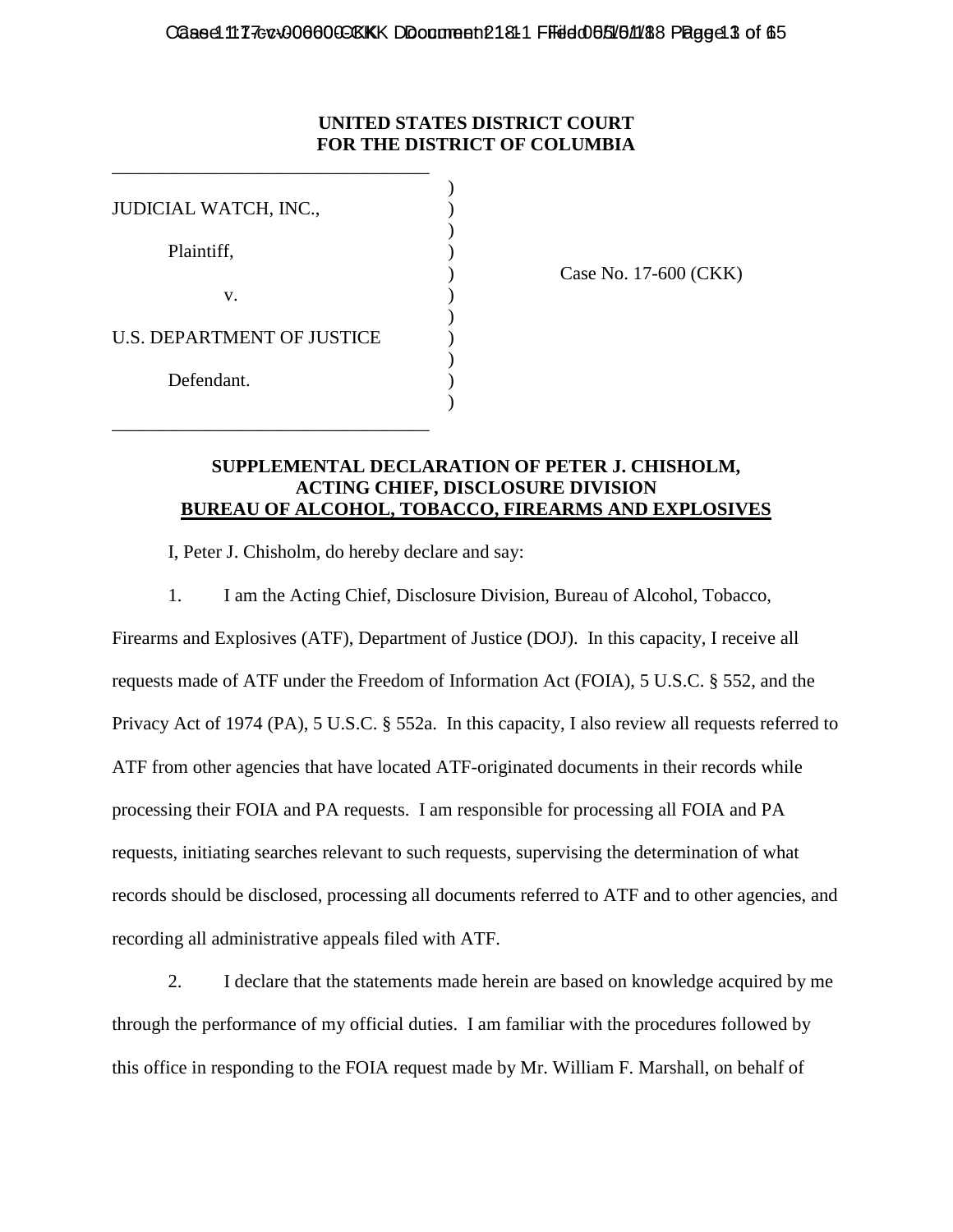### Caase 117-cv006000 CKKK Document 2181 Filed 065/16/188 Page 14 of 65

Accordingly, during the course of the review process that material was determined to be nonresponsive to Plaintiff's FOIA request and, therefore, was not released to Plaintiff. When performing its searches, ATF cast a wide net to ensure that Plaintiff received everything responsive to their request. Specifically, "any and all records of communications, including but not limited to, emails, to or from employees or officials of ATF regarding, concerning, or related to the decision to revise the ATF 2014 Regulations Guide to no longer exempt 5.56mm, SS109 and M855 (i.e., "green tip" AR-15) ammunition from the definition of "armor-piercing" ammunition."

9. The approximately 1,900 pages ultimately determined to be non-responsive, were carefully reviewed line-by-line for responsiveness by the Disclosure Division. After that extensive review was completed, these pages were set aside without additional processing because they were non-responsive. The non-responsive documents fell into such categories as, drafts and final versions of ATF talking points related to the Armor Piercing Ammunition Notice of Proposed Rulemaking (NPRM); emails and attachments discussing the classification of 5.56mm SS109 and M855 ammunition for the NPRM; and drafts and final versions of Questions for the Record subsequent to ATF Director B. Todd Jones' testimony before Congress, portions of which mention armor piercing ammunition. These documents were ultimately deemed nonresponsive since, although they contained some of the broad search terms used, they were not related to any "decision to revise the ATF 2014 Regulations Guide to longer exempt 5.56mm, SS109 and M855 (i.e., 'green tip' AR-15) ammunition from the definition of 'armor-piercing' ammunition" since, as previously noted, no such decision was ever made.

10. The searches described above were conducted in all of the locations in which it is reasonably likely that responsive records would reside and using the search terms and methods

4